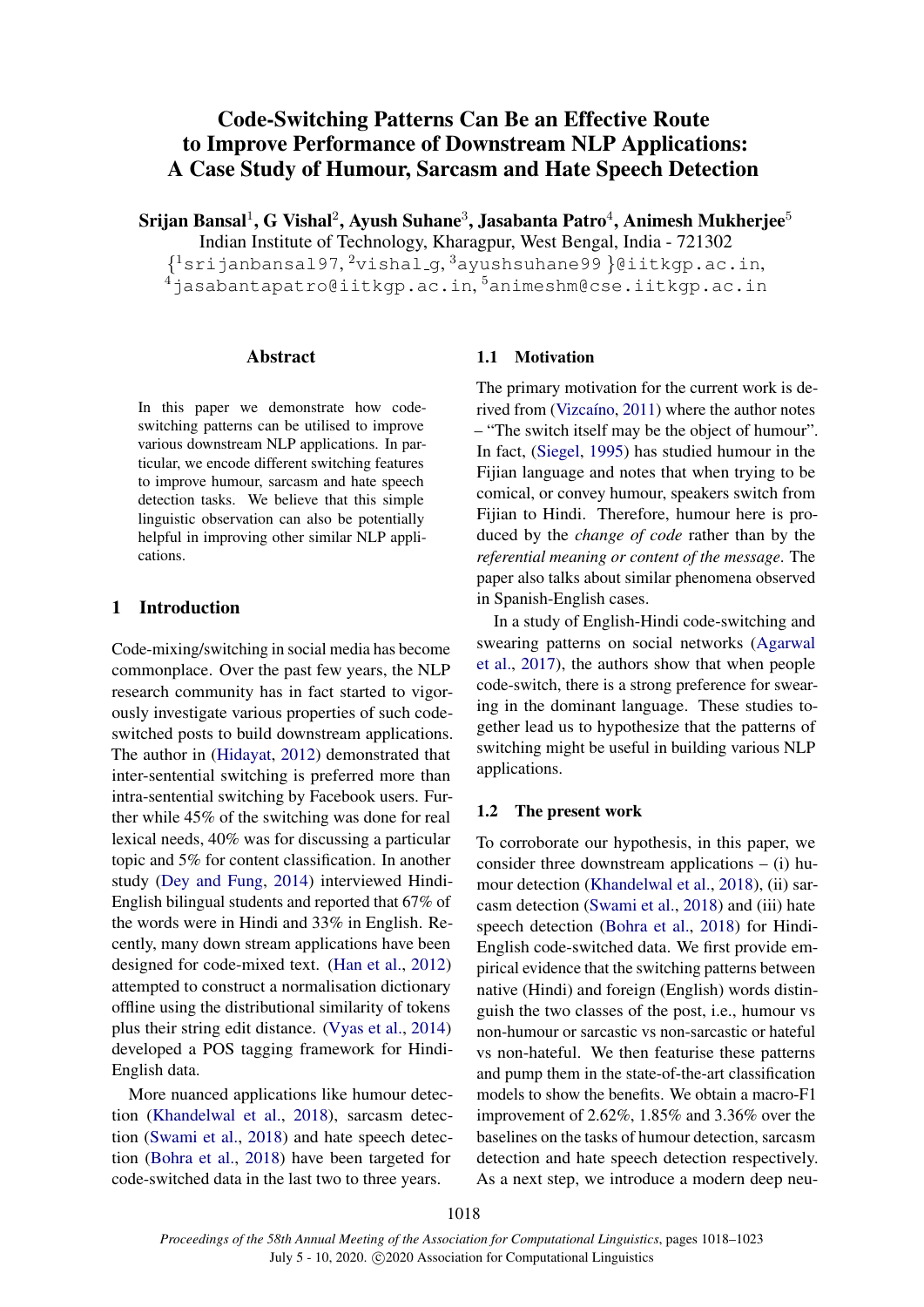ral model (HAN - Hierarchical Attention Network [\(Yang et al.,](#page-5-9) [2016\)](#page-5-9)) to improve the performance of the models further. Finally, we concatenate the switching features in the last hidden layer of the HAN and pass it to the softmax layer for classification. This final architecture allows us to obtain a macro-F1 improvement of 4.9%, 4.7% and 17.7% over the original baselines on the tasks of humour detection, sarcasm detection and hate speech detection respectively.

# 2 Dataset

We consider three datasets consisting of Hindi (hi) - English (en) code-mixed tweets scraped from Twitter for our experiments - Humour, Sarcasm and Hate. We discuss the details of each of these datasets below.

<span id="page-1-0"></span>

|                |      | ٠    | <b>Tweets</b> | <b>Tokens</b> | Switching* |
|----------------|------|------|---------------|---------------|------------|
| <b>Humour</b>  | 1755 | 1698 | 3453          | 9851          | 2.20       |
| <b>Sarcasm</b> | 504  | 4746 | 5250          | 14930         | 2.13       |
| Hate           | 1661 | 2914 | 4575          | 10453         | 4 34       |

Table 1: Dataset description (\* denotes average/tweet).

Humour: Humour dataset was released by [\(Khan](#page-5-4)[delwal et al.,](#page-5-4) [2018\)](#page-5-4) and has Hindi-English codemixed tweets from domains like 'sports', 'politics', 'entertainment' etc. The dataset has uniform distribution of tweets in each category to yield better supervised classification results (see Table [1\)](#page-1-0) as described by [\(Du et al.,](#page-5-10) [2014\)](#page-5-10). Here the positive class refers to humorous tweets while the negative class corresponds to non-humorous tweet. Some representative examples from the data showing the point of switch corresponding to the start and the end of the humour component.

- women can crib on things like  $humour_{start}$ bhaiyya ye shakkar bahot zyada meethi hai  $humour_{end}$ , koi aur quality dikhao<sup>[1](#page-1-1)</sup>
- shashi kapoor trending on mothersday how apt, humour<sub>start</sub> mere paas ma hai  $humour_{end}^2$  $humour_{end}^2$
- political journey of kejriwal, from  $humour_{start}$  mujhe chahiye swaraj  $humour_{end}$  to  $humour_{start}$  mujhe chahiye laluraj  $humour_{end}$ <sup>[3](#page-1-3)</sup>

Sarcasm: Sarcasm dataset released by [\(Swami](#page-5-5) [et al.,](#page-5-5) [2018\)](#page-5-5) contains tweets that have hashtags #sarcasm and #irony. Authors used other keywords such as 'bollywood', 'cricket' and 'politics' to collect sarcastic tweets from these domains. In this case, the dataset is heavily unbalanced (see Table [1\)](#page-1-0). Here the positive class refers to sarcastic tweets and the negative class means non-sarcastic tweets. Some representative examples from our data showing the point where the sarcasm starts and ends.

- said aib filthy pandit ji,  $sarcasm_{start}$  aap jo bol rahe ho woh kya shuddh sanskrit hai  $sarcasm_{end}$ ? irony shameonyou<sup>[4](#page-1-4)</sup>
- $\bullet$  irony bappi lahiri sings  $sarcasm_{start}$  sona nahi chandi nahi yaar toh mila arre pyaar kar le  $sarcasm_{end}$ <sup>[5](#page-1-5)</sup>

Hate speech: [\(Bohra et al.,](#page-5-6) [2018\)](#page-5-6) created the corpus using the tweets posted online in the last five years which have a good propensity to contain hate speech (see Table [1\)](#page-1-0). Authors mined tweets by selecting certain hashtags and keywords from 'politics', 'public protests', 'riots' etc. The positive class refers to a hateful tweets while the negative class means non-hateful tweets<sup>[6](#page-1-6)</sup>. An example of hate tweet showing the point of switch corresponding to the start and the end of the hate component.

• I hate my university,  $hate_{start}$  koi us jagah ko aag laga dey  $\frac{hate_{end}}{2}$ .

## 3 Switching features

In this section, we outline the key contribution of this work. In particular, we identify how patterns of switching correlate with the tweet text being humorous, sarcastic or hateful. We outline a synopsis of our investigation below.

#### 3.1 Switching and NLP tasks

In this section, we identify how switching behavior is related to the three NLP tasks at our

<span id="page-1-7"></span><sup>7</sup>Gloss: I hate my university. *Someone burn that place*.

<span id="page-1-1"></span><sup>1</sup>Gloss: women can crib on things like *brother the sugar is a little more sweet, show a different quality*.

<span id="page-1-2"></span><sup>2</sup>Gloss: shashi kapoor trending on mothersday how apt, *I have my mother with me*.

<span id="page-1-3"></span><sup>3</sup>Gloss: political journey of kejriwal, from *I want swaraj* to *I want laluraj*.

<span id="page-1-4"></span><sup>4</sup>Gloss: said aib filthy pandit ji, *whatever you are telling is it pure sanskrit*? irony shameonyou.

<span id="page-1-5"></span><sup>5</sup> irony bappi lahiri sings *Gloss: doesn't matter you do not get gold or silver, you have got a friend to love*.

<span id="page-1-6"></span><sup>&</sup>lt;sup>6</sup>The dataset released by this paper only had the hate/nonhate tags for each tweet. However, the language tag for each word required for our experiments was not available. Two of the authors independently language tagged the data and obtained an agreement of 98.1%. While language tagging, we noted that the dataset is a mixed bag including hate speech, offensive and abusive tweets which have already been shown to be different in earlier works [\(Waseem et al.,](#page-5-11) [2017\)](#page-5-11). However, this was the only Hindi-English code-mixed hate speech dataset available.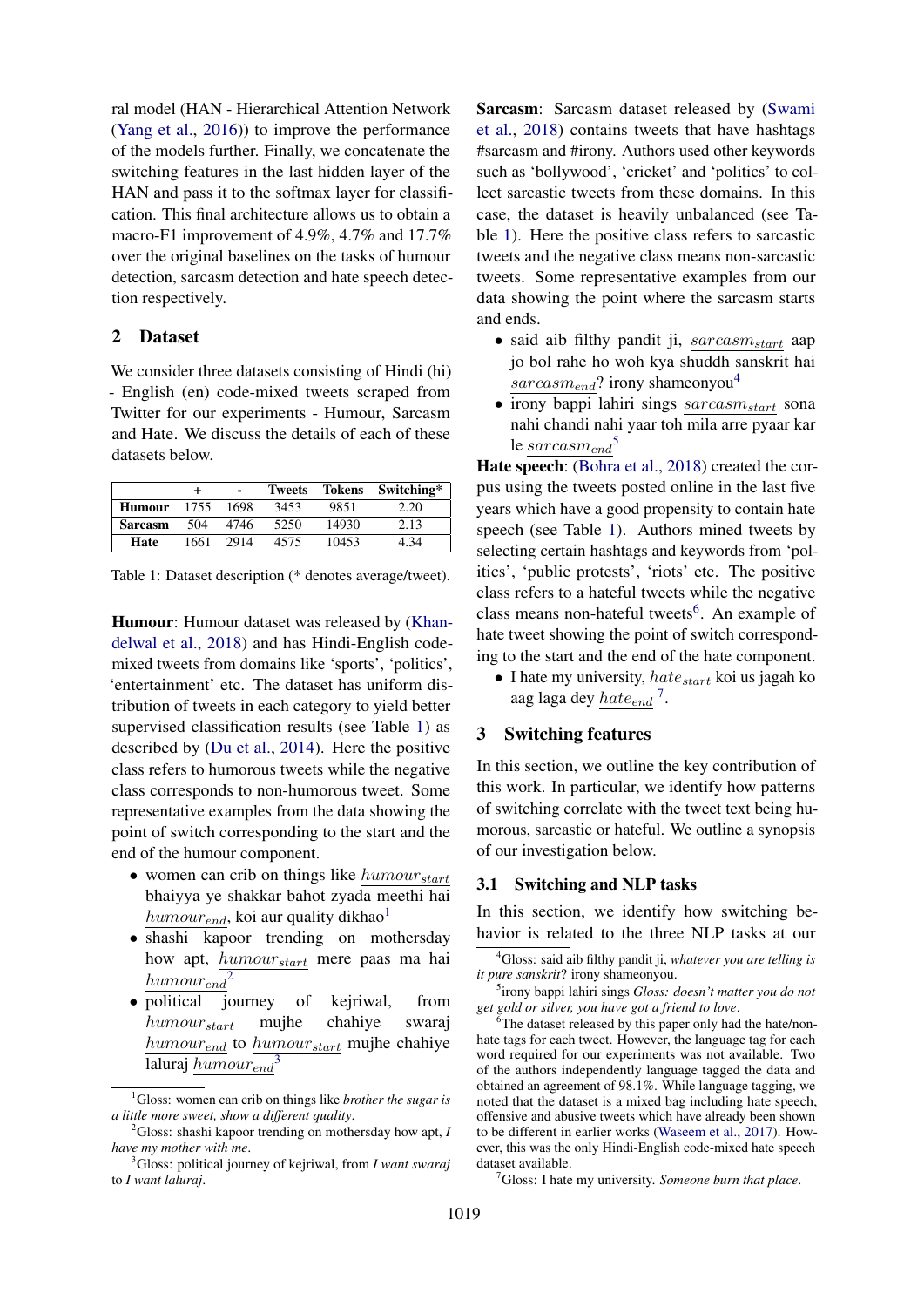hand. Let  $Q$  be the property that a sentence has en words which are surrounded by hi words, that is there exists an English word in a Hindi context. For instance, the tweet *koi* hi *to* hi *pray* en *karo* hi *mere* hi *liye* hi *bhi* hi satisfies the property Q. However, *bumrah* hi *dono* hi *wicketo* hi *ke* hi *beech* hi *gumrah* hi *ho* hi *gaya* hi does not satisfy  $Q_{\cdot}$ 

We performed a statistical analysis to determine the correlation between the switching patterns and a classification task at hand (represented by  $\mathcal T$ ). Let us denote the probability that a tweet belongs to a positive class for a task  $T$  given that it satisfies property Q by  $p(\mathcal{T} | \mathcal{Q})$ . Similarly, let  $p(\mathcal{T} | \sim \mathcal{Q})$ be the probability that the tweet belongs to the positive class for task  $T$  and does not satisfy the property Q.

Further let  $avg(S|\mathcal{T})$  be the average switching in positive samples for the task  $\mathcal T$  and  $avg(\mathcal{S} \sim \mathcal T)$ denote the average switching in negative samples for the task  $\mathcal{T}$ .

<span id="page-2-0"></span>

|                                   | $\tau$ : Humour | $\tau$ : Sarcasm | ": Hate |
|-----------------------------------|-----------------|------------------|---------|
| $\mathcal{Q}$                     | 0.56            | 0.28             | 0.36    |
| $p(\mathcal{T} \sim \mathcal{Q})$ | 0.50            | 0.42             | 0.41    |
| $avg(S \mathcal{T})$              | 7.84            | 0.60             | 1.49    |
| $avg(S \sim \mathcal{T})$         | 6.50            | 0.89             | .54     |

Table 2: Correlation of switching with different classification tasks.

The main observations from this analysis for the three tasks – humour, sarcasm and hate are noted in Table [2.](#page-2-0) For the humour task,  $p(humour|Q)$  dominates over  $p(humour| \sim Q)$ . Further the average number of switching for the positive samples in the humour task is larger than the average number of switching for the negative samples. Finally, we observe a positive Pearson's correlation coefficient of 0.04 between a text being humorous and the text having the property Q. This together indicates that the switching behavior has a positive connection with a tweet being humorous.

On the other hand  $p(sarcasm \sim Q)$  as well as  $p(hate \sim Q)$  respectively dominate over  $p(sarcasm|\mathcal{Q})$  and  $p(hate|\mathcal{Q})$ . Moreover the average number of switching for the negative samples for both these tasks is larger than the average number of switching for the positive samples. The Pearson's correlation between a text being sarcastic (hateful) and the text having the property Q is negative: -0.17 (-0.04). This shows there is an overall negative connection between the switching behavior and sarcasm/hate speech detection tasks.

| Feature name   | Description                                    |
|----------------|------------------------------------------------|
| en_hi_switches | The number of en to hi switches in a sentence  |
| hi_en_switches | The number of hi to en switches in a sentence  |
|                | The total number of switches in a sentence     |
| fraction en    | Fraction of English words in a sentence        |
| fraction hi    | Fraction of Hindi words in a sentence          |
| mean hi_en     | Mean of hi_en vector                           |
| stddev hi_en   | Standard deviation of hi <sub>sen</sub> vector |
| mean en_hi     | Mean of en_hi vector                           |
| stddev en hi   | Standard deviation of en_hi vector             |

Table 3: Description of the switching features.

While we have tested on one language pair (Hindi-English), our hypothesis is generic and has been already noted by linguists earlier (Vizcaíno, [2011\)](#page-5-7).

#### 3.2 Construction of the feature vector

Motivated by the observations in the previous section we construct a vector  $\text{hi}$ -en[i] that denotes the number of Hindi (hi) words before the  $i<sup>th</sup>$  English (en) word and a vector **en hi** $[i]$  that denotes the number of English (en) words before the  $i<sup>th</sup>$ Hindi (hi) word. This can also be interpreted as the run-lengths of the Hindi and the English words in the code-mixed tweets. Based on these vectors we define nine different features that capture the switching patterns in the code-mixed tweets<sup>[8](#page-2-1)</sup>.

An example feature vector computation: Consider the sentence - *koi* hi *to* hi *pray* en *karo* hi *mere* hi *liye* hi *bhi* hi.

**hi\_en** :  $[0, 0, 2, 0, 0, 0, 0]$ en hi :  $[0, 0, 0, 1, 1, 1, 1]$ Feature vector:  $[1, 1, 2, \frac{1}{7}]$  $\frac{1}{7}, \frac{6}{7}$  $\frac{6}{7}, \frac{2}{7}$  $\frac{2}{7}$ , 0.69,  $\frac{4}{7}$  $\frac{4}{7}, 0.49$ ]

## 4 Experiments

#### 4.1 Pre-processing

Tweets are tokenized and punctuation marks are removed. All the hashtags, mentions and urls are stored and converted to string 'hashtag', 'mention' and 'url' to capture the general semantics of the tweet. Camel-case hashtags were segregated and included in the tokenized tweets (see [\(Belainine](#page-5-12) [et al.,](#page-5-12) [2016\)](#page-5-12), [\(Khandelwal et al.,](#page-5-13) [2017\)](#page-5-13)). For example, *#AadabArzHai* can be decomposed into three distinct words: *Aadab*, *Arz* and *Hai*. We use the same pre-processing for all the results presented in this paper.

<span id="page-2-1"></span><sup>&</sup>lt;sup>8</sup>We tried with different other variants but empirically observe that these nine features already subsumes all the necessary distinguishing qualities.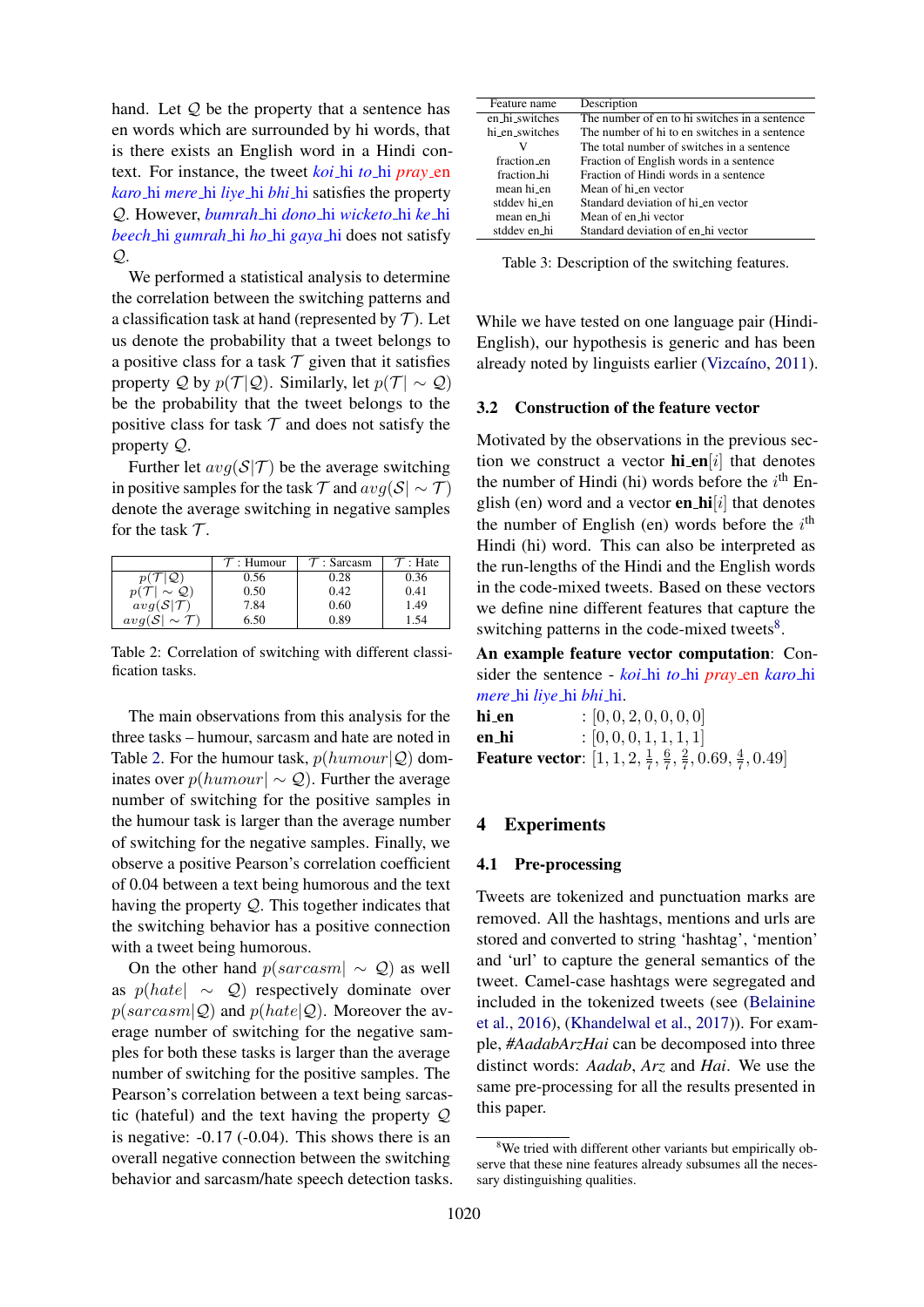## 4.2 Machine learning baselines

Humour baseline [\(Khandelwal et al.,](#page-5-4) [2018\)](#page-5-4): Uses features such as n-grams, bag-of-words, common words and hashtags to train the standard machine learning models such as SVM and Random-Forest. The authors used character  $n$ -grams, as previous work shows that this feature is very efficient in classifying text because they do not require expensive text pre-processing techniques like tokenization, stemming and stop words removal. They are also language independent and can be used in codemixed texts. In their paper, the authors report the results for tri-grams.

Sarcasm baseline [\(Swami et al.,](#page-5-5) [2018\)](#page-5-5): This model also uses a combination of word  $n$ -grams, character n-grams, presence or absence of certain emoticons and sarcasm indicative tokens as features. A sarcasm indicative score is computed and chi-squared feature reduction is used to take the top 500 most relevant words. These were incorporated into features used for classification. Standard off-the-shelf machine learning models like SVM and Random Forest were used.

Hate baseline [\(Bohra et al.,](#page-5-6) [2018\)](#page-5-6): The hate speech detection baseline also consists of similar features such as character *n*-grams, word *n*-grams, negation words <sup>[9](#page-3-0)</sup> and a lexicon of hate indicative tokens. Chi-squared feature reduction method was used to decrease the dimensionality of the features. Once again SVM and Random Forest based classifiers were used for this task.

Switching features: We plug in the nine switching features introduced in the previous section to the three baseline models for humour, sarcasm and hate speech detection.

## 4.3 Deep learning architecture

In order to draw the benefits of the modern deep learning machinery, we build an end-to-end model for the three tasks at hand. We use the Hierarchical Attention Network (HAN) [\(Yang et al.,](#page-5-9) [2016\)](#page-5-9) which is one of the state-of-the-art models for text and document classification. It can represent sentences in different levels of granularity by stacking recurrent neural networks on character, word and sentence level by attending over the words which are informative. We use the GRU implementation of HAN to encode the text representation for all

the three tasks.

Handling data imbalance by sub-sampling: Since the sarcasm dataset is heavily unbalanced we sub-sampled the data to balance the classes. To this purpose, we categorise the negative samples into those that are easy or hard to classify. Hypothesizing that if a model can predict the hard samples reliably it can do the same with the easy samples. We trained a classifier model on the training dataset and obtained the softmax score which represents  $p(sarcastic|text)$  for the test samples. Those test samples which have a score less than a very low confidence score (say 0.001) are removed imagining them to be easy samples. The dataset thus got reduced and more balanced. It is important to note that positive samples are never removed. We validated this hypothesis through the test set. Our trained HAN model achieves an accuracy of 94.4% in classifying the easy (thrown out) samples as non-sarcastic thus justifying the sub-sampling. Switching features: We include the switching features to the pre-final fully-connected layer of HAN to observe if this harnesses additional benefits (see Figure [1\)](#page-3-1).

<span id="page-3-1"></span>

Figure 1: The overall HAN architecture along with the switching features in the final layer.

#### 4.4 Experimental Setup

Train-test split: For all datasets, we maintain a train-test split of 0.8 - 0.2 and perform 10-fold cross validation.

Parameters of the HAN: BiLSTMs: no dropout, early stopping patience: 15, optimizer = 'adam'  $(learning rate = 0.001, beta_1 = 0.9)$ ,  $loss = binary$ cross entropy, epochs =  $200$ , batch\_size =  $32$ , pretrained word-embedding size = 50, hidden size: [20, 60], dense output size (before concatenation):

<span id="page-3-0"></span><sup>&</sup>lt;sup>9</sup>see Christopher Pott's sentiment tutorial: [http://sentiment.christopherpotts.net/](http://sentiment.christopherpotts.net/lingstruc.html) [lingstruc.html](http://sentiment.christopherpotts.net/lingstruc.html)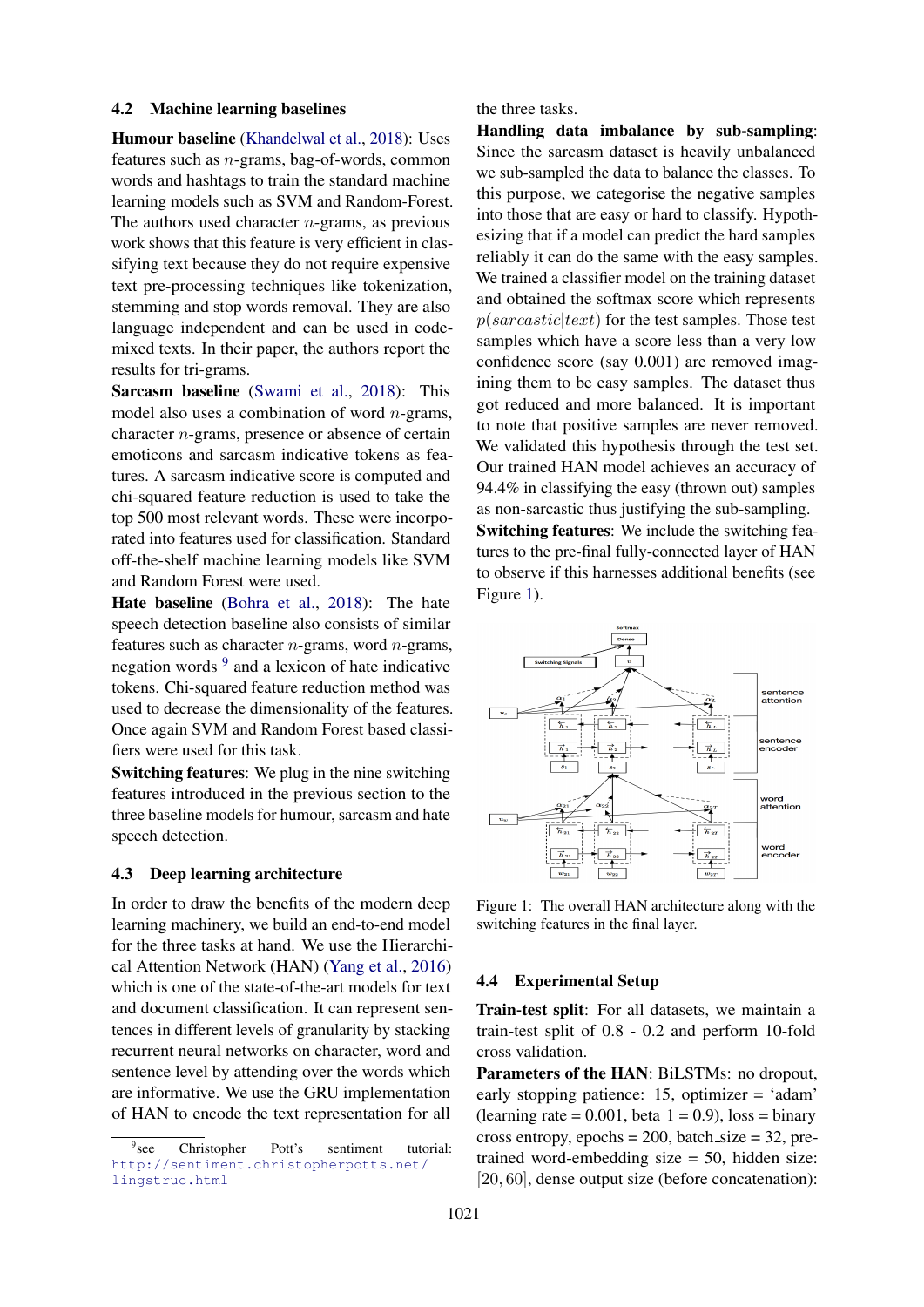<span id="page-4-1"></span>

| Model                   | Humour | <b>Sarcasm</b> | Hate  |
|-------------------------|--------|----------------|-------|
| Baseline (B)            | 69.34  | 78.4           | 33.60 |
| Baseline + Feature (BF) | 71.16  | 79.85          | 34.73 |
| $HAN$ (H)               | 72.04  | 81.36          | 38.78 |
| $HAN + Feature (HF)$    | 72.71  | 82.07          | 39.54 |

Table 4: Summary of the results from different models in terms of macro-F1 scores. M-W U test shows all improvements of HF over B are significant.

## [15, 30].

Pre-trained embeddings: We obtained pretrained embeddings by training GloVe from scratch using the large code-mixed dataset (725173 tweets) released by [\(Patro et al.,](#page-5-14) [2017\)](#page-5-14) plus all the tweets (13278) in our three datasets.

## 5 Results

We compare the baseline models along with (i) the baseline + switching feature-based models and (ii) the HAN models. We use macro-F1 score for comparison all through. The main results are summarized in Table [4.](#page-4-1) The interesting observations that one can make from these results are  $-$  (i) inclusion of the switching features always improves the overall performance of any model (machine learning or deep learning) for all the three tasks, (ii) the deep learning models are always better than the machine learning models. Inclusion of switching features into the machine learning models (indicated as BF in Table [4\)](#page-4-1) allows us to obtain a macro-F1 improvement of 2.62%, 1.85% and 3.36% over the baselines (indicated as B in Table [4\)](#page-4-1) on the tasks of humour detection, sarcasm detection and hate speech detection respectively. Inclusion of the switching feature in the HAN model (indicated as HF in Table [4\)](#page-4-1) allows us to obtain a macro-F1 improvement of 4.9%, 4.7% and 17.7% over the original baselines (indicated as B in Table [4\)](#page-4-1) on the tasks of humour detection, sarcasm detection and hate speech detection respectively.

Success of our model: Success of our approach is evident from the following examples. For instance, as we had demonstrated earlier, humour is positively correlated with switching, a tweet having a switching pattern like - *anurag* hi *kashyap* hi *can* en *never* en *join* en *aap* hi *because* en *ministers* en *took* en *oath* en, "*main* hi *kisi* hi *anurag* hi *aur* hi *dwesh* hi *ke* hi *bina* hi *kaam* hi *karunga* hi" which was not detected as humorous by the baseline (B) but was detected so by our models (BF and HF). Note that the author of the above tweet seems to have categorically switched

to Hindi to express the humour; such observations have also been made in [\(Rudra et al.,](#page-5-15) [2016\)](#page-5-15) where opinion expression was cited as a reason for switching.

Sarcasm being negatively correlated with switching, a tweet without having switching is more likely to be sarcastic. For instance, the tweet *naadaan* hi *baalak* hi *kalyug* hi *ka* hi *vardaan* hi *hai* hi *ye* hi, which bears no switching was labeled non-sarcastic by the baseline. Our models (BF and HF) have rectified it and correctly detected it as sarcastic.

Similarly, hate being negatively correlated with switching, a tweet with no switching - *shilpa* hi *ji* hi *aap* hi *ravidubey* hi *jaise* hi *tuchho* hi *ko* hi *jawab* hi *mat* hi *dijiye* hi *ye* hi *log* hi *aap* hi *ke* hi *sath* hi *kabhi* hi *nahi* hi was labeled as non-hateful by the baseline, was detected as hateful by our methods (BF and HF).

# 6 Conclusion

In this paper, we identified how switching patterns can be effective in improving three different NLP applications. We present a set of nine features that improve upon the state-of-the-art baselines. In addition, we exploit the modern deep learning machinery to improve the performance further. Finally, this model can be improved further by pumping the switching features in the final layer of the deep network.

In future, we would like to extend this work for other language pairs. For instance, we have seen examples of such switching in English-Spanish $10$ and English-Telugu<sup>[11](#page-4-3)</sup> pairs also. Further we plan to investigate other NLP applications that can benefit from the simple linguistic features introduced here.

#### References

<span id="page-4-0"></span>P. Agarwal, A. Sharma, J. Grover, M. Sikka, K. Rudra, and M. Choudhury. 2017. I may talk in english but gaali toh hindi mein hi denge : A study of englishhindi code-switching and swearing pattern on social networks. In *2017 9th International Conference on Communication Systems and Networks (COM-SNETS)*, pages 554–557.

<span id="page-4-2"></span><sup>10</sup>Don't forget humourstart *la toalla cuando go to le playa*  $humour_{end}$ ; Gloss: Don't forget the towel when you go to the beach.

<span id="page-4-3"></span><sup>&</sup>lt;sup>11</sup>Votes kosam quality leni liquor bottles supply chesina politicians sarcasmstart *ee roju quality gurinchi matladuthunnaru* sarcasmend; Gloss:Politicians who supplied low quality liquor bottles for votes are talking about quality today.